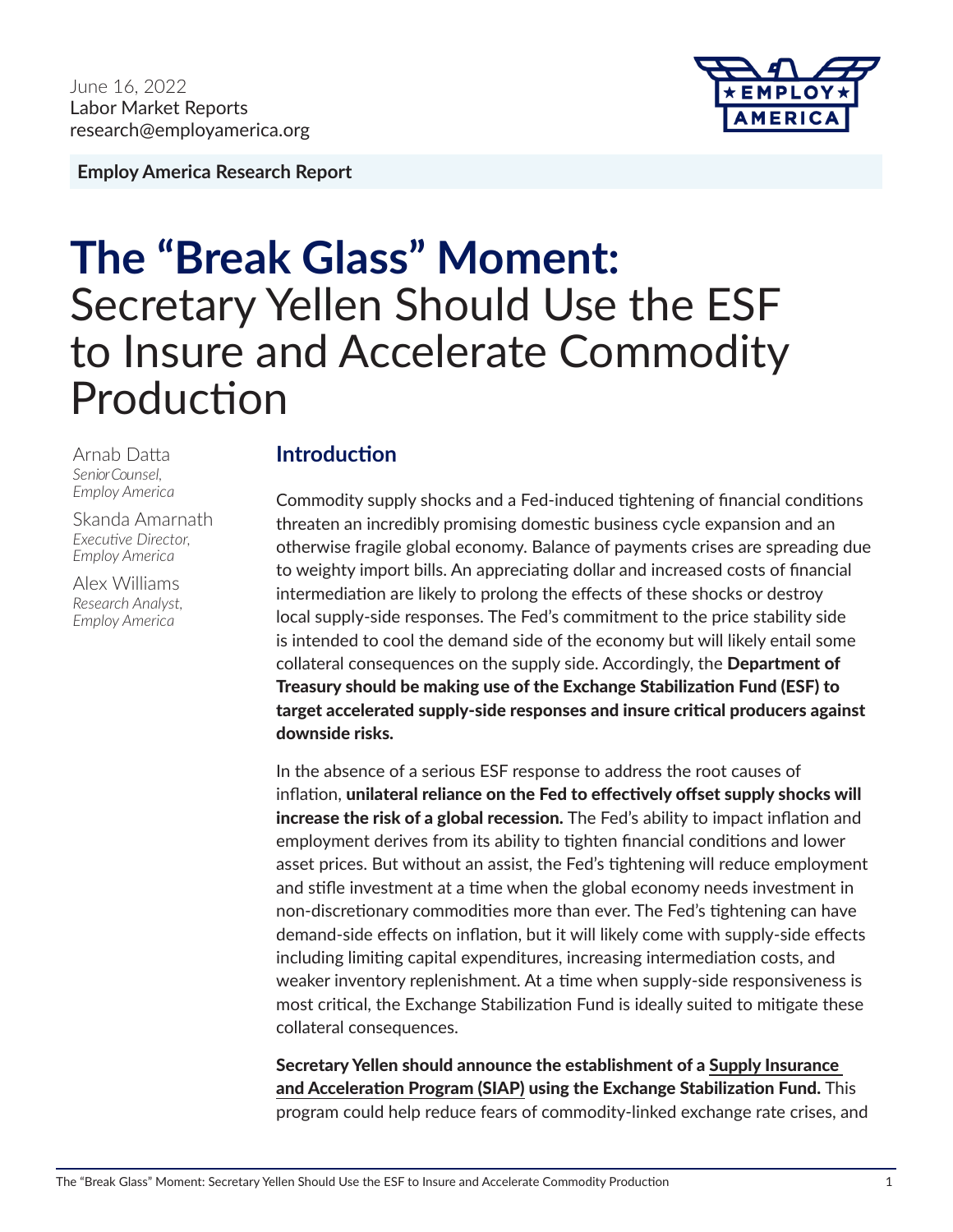demonstrate to market participants and private actors that localized supply and investment deficiencies will be filled. With a mix of tools at its discretion, including the sale of put options (price insurance) and loan guarantee fees, the Exchange Stabilization Fund can overcome virtually any private hurdle rate (the rate of return that firms require in order to justify investing in a given project) while providing much-needed certainty in this historically uncertain time.

## **This is the Moment for the ESF**

The ESF is uniquely matched to today's complex of historic risks. It provides (1) broad authority; (2) a highly discretionary and versatile toolkit; and (3) enough capital to deploy that the action will have a considerable impact on the markets in question.

#### Authority

The ESF provides broad authority to act in moments like these. The key paragraph establishing the bounds of action states the following:

> *"Consistent with the obligations of the Government in the International Monetary Fund on orderly exchange arrangements and a stable system of exchange rates, the Secretary or an agency designated by the Secretary, with the approval of the President, may deal in gold, foreign exchange, and other instruments of credit and securities the Secretary considers necessary. However, a loan or credit to a foreign entity or government of a foreign country may be made for more than 6 months in any 12-month period only if the President gives Congress a written statement that unique or emergency circumstances require the loan or credit be for more than 6 months.*

Though the scope of Treasury's authority has never been litigated, a textual analysis evinces a strong argument that Congress intended to give the Secretary of Treasury wide latitude to determine when and how to use the fund (for a deeper analysis, please see our companion research report: Discretion is the Point: The Misunderstood Legal Bounds of the ESF).

The economic case for the use of this authority today is clear. The ESF has been utilized in similar moments in the past, most notably in 2008 and at the onset of the COVID-19 pandemic in 2020 (and prior to passage of the CARES Act). Multiple commodity shocks are threatening the stability of the international exchange rate system, stoking disastrous balance of payments crises across emerging markets alongside widespread recession. The costs of price-inelastic necessities like oil and food are skyrocketing, and new production requires time we don't have and investments that private actors are rationally holding back on due to a range of uncertainties.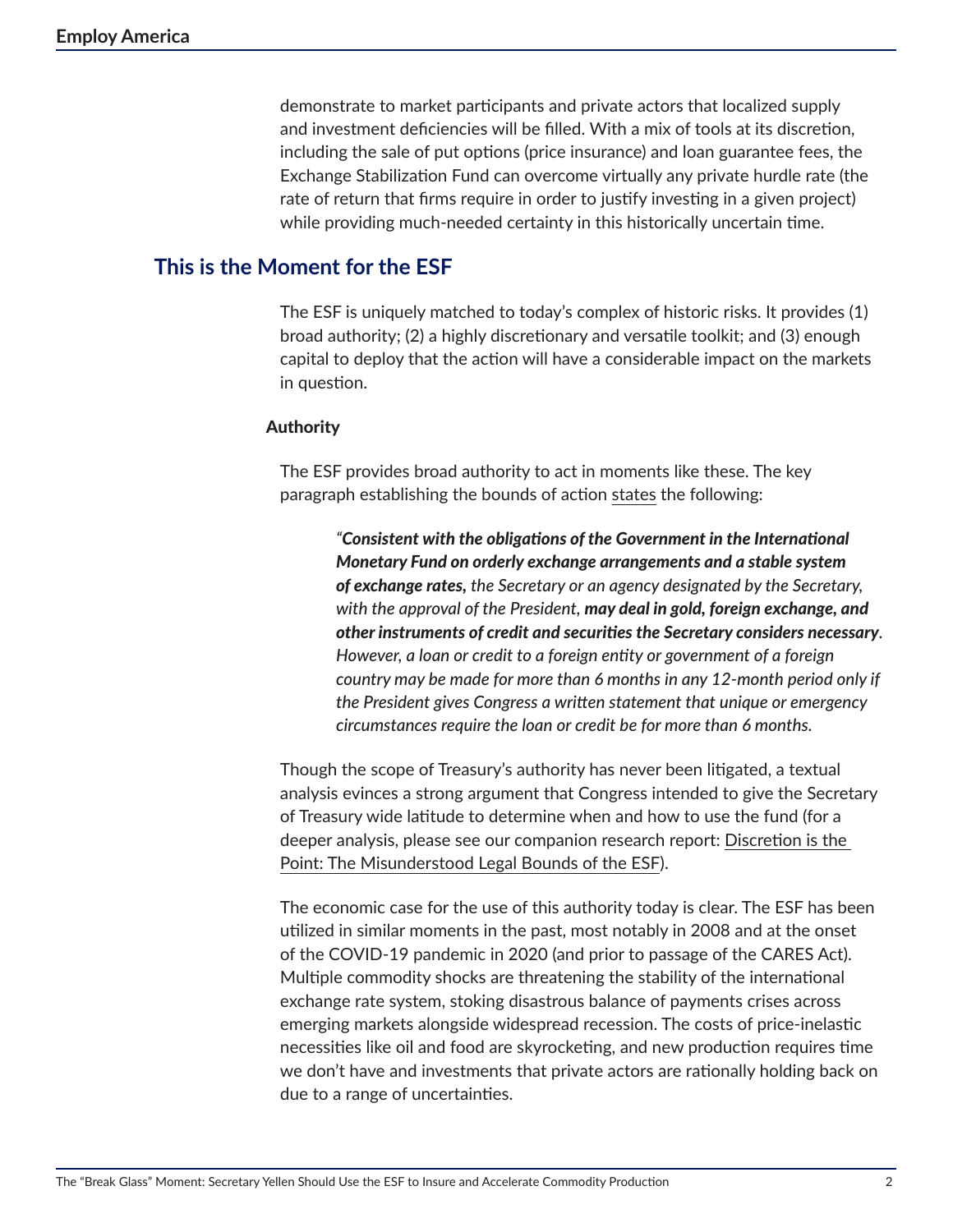#### *Oil and Commodities*

Though investment in crude supply is increasing, the slow climb is insufficient against current consumption patterns. While the historic SPR release temporarily relieved pressure, low inventories in a tight market will continue to drive prices up. Absent a recession, oil could reach \$150 or higher. This hurts consumers at the pump, but at those prices, energy costs will stoke passthrough effects to other consumer prices, effectively increasing the prices of a wide array of goods which require oil or its refined products as an input.

Given the high cost of hedging, producers are increasingly preferring to sell constrained production at historically high spot prices, rather than scale up investment and hedge some of the price risk associated with increased future production. Their incentives could change if they have the option to sell back to the Strategic Petroleum Reserve (SPR) in the event prices fall, while still selling at spot prices when prices are high. The Treasury is authorized to utilize the ESF to sell put options (a form of price insurance) to private actors, and can then coordinate with the Department of Energy, which, under its SPR authorities, can take delivery via the Strategic Petroleum Reserve in the event that oil prices fall sufficiently. The coupling of this type of optionality with affordable financing can overcome virtually any investment hurdle rate. The Treasury could provide that leverage through loans or, more appropriately, loan guarantees.

The challenges associated with funding oil investment apply to other commodities where prices are volatile and investment activity is super-cyclical. Hurdle rates are exceptionally high because of the risk of a commodity glut whether induced by a recession, OPEC, or state actors intentionally pursuing oversupplied markets. Whether energy commodities, agricultural products and inputs, or the host of metallic and mineral inputs highly relevant to the energy transition, cyclicality is virtually a given. The more commoditized, the more cyclical. The greater the cyclicality, the greater the reluctance to invest for a given price and the more unreliable the price mechanism is for unilaterally catalyzing future investment and production.

Russia and Ukraine are prominent suppliers of several of these commodities and their scarcity can have knock-on effects, from electricity outages to global hunger, from fragile automobile and housing supply chains to the critical lack of transportation fuel. Poorer countries will face high import bills that their foreign exchange reserves likely will not be able to cover. Absent a fundamental change, we are likely to see increasingly frequent exchange rate depreciations and devaluations over the rest of the calendar year.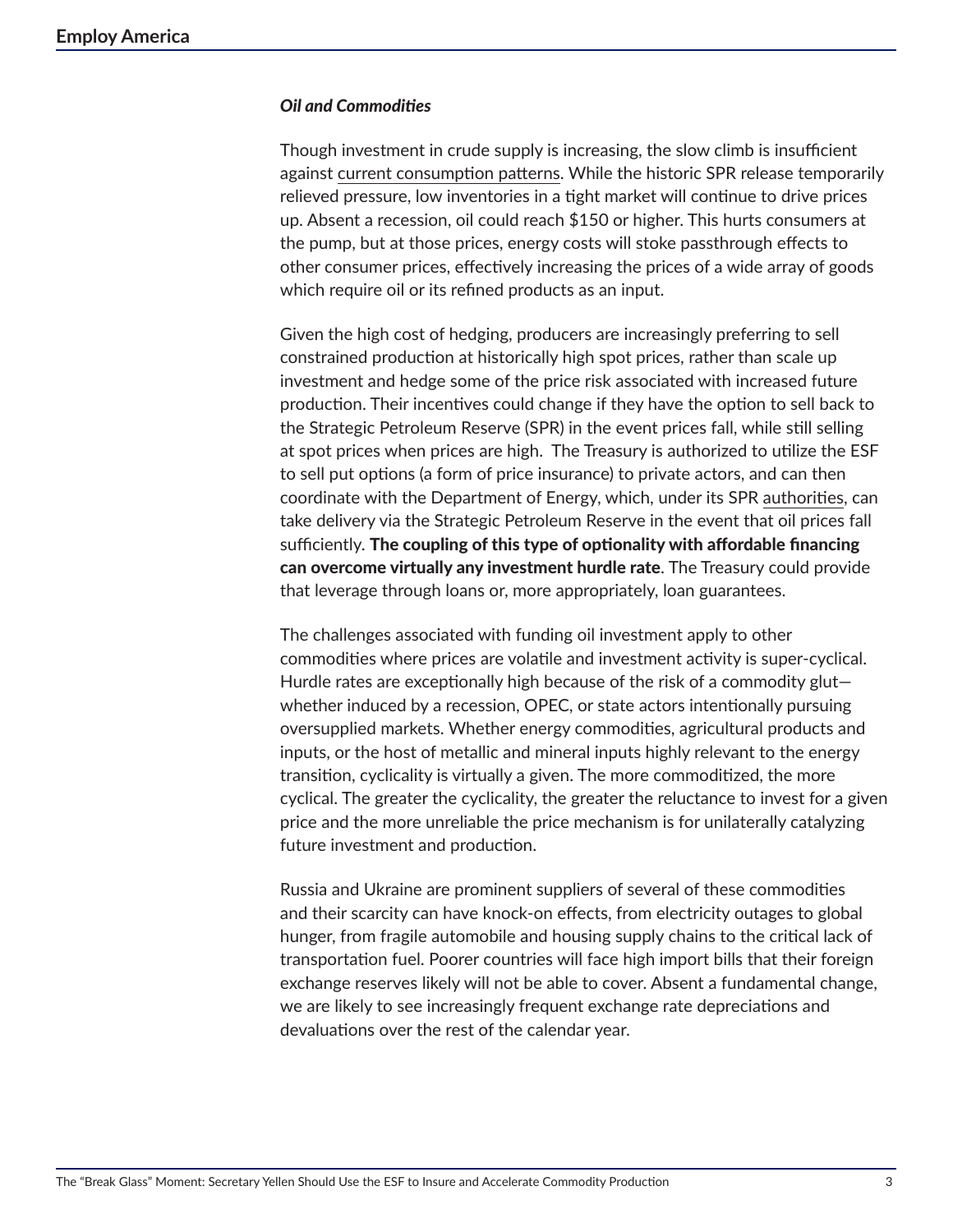#### *Exchange Rate Crises*

Commodity price increases can be incredibly harmful to emerging markets that import food and fuel. These crises cause sharp economic pain that often leads to severe social and political unrest. In just the past month, oil and food price surges have led to exchange rate crises in Lebanon, Laos, Sri Lanka, and Pakistan. The surging price of wheat, which may not yet fully reflect the considerable supply effects from the Russian invasion of Ukraine, puts nations like Egypt, Turkey, Tunisia, Ghana, and Kenya at even greater risk.

There is little that can be done to immediately alleviate commodity price pressures. The strongest way to act is to find any and every possible way to increase production. A program oriented to offer price insurance would help push the production frontier outward–and give markets confidence that the supply shortages will not persist long-term. Commodity price surges are at the root of much of the economic pain we're experiencing now. When coupled with affordable and available leverage, offering price insurance to commodity producers would help stabilize markets and provide an effective incentive for accelerated investment and production.

### **A Discretionary and Versatile Toolkit**

The ESF statute allows the Secretary of Treasury to deal in "instruments of credits and securities" that she considers necessary. Beyond a minor constraint on loans or credits to foreign entities and countries, there is little limit on the variety of transactions and agreement types available.

Ideally, the Secretary would announce the Supply Insurance and Acceleration Program, with the express purpose of offering purchase guarantees and financing to facilitate the production of key commodities including, but not limited to, oil, natural gas, wheat, fertilizer inputs (e.g. potash), palladium, and copper. Support stemming from this program could be directly tied to firms' committing to expanded capital plans, providing a credible signal to market participants that support would result in a net increase in investment and production.

 Take oil production as an example. The program could offer financing (through loans, loan guarantees, or other financing backstops) to oil producers who commit to expanding their rig count beyond their existing plans. Although the DoE is about to engage in rulemaking to enable forward and option contracts, the Treasury has the authority to engage in such contracts immediately, and likely at larger scale than the DoE could in the short-term. It could sell put options to producers, with the intent to store the oil at the SPR (which is explicitly allowed by SPR regulation). The same structure should work across a range of commodities: commit to new investment and additional production, and the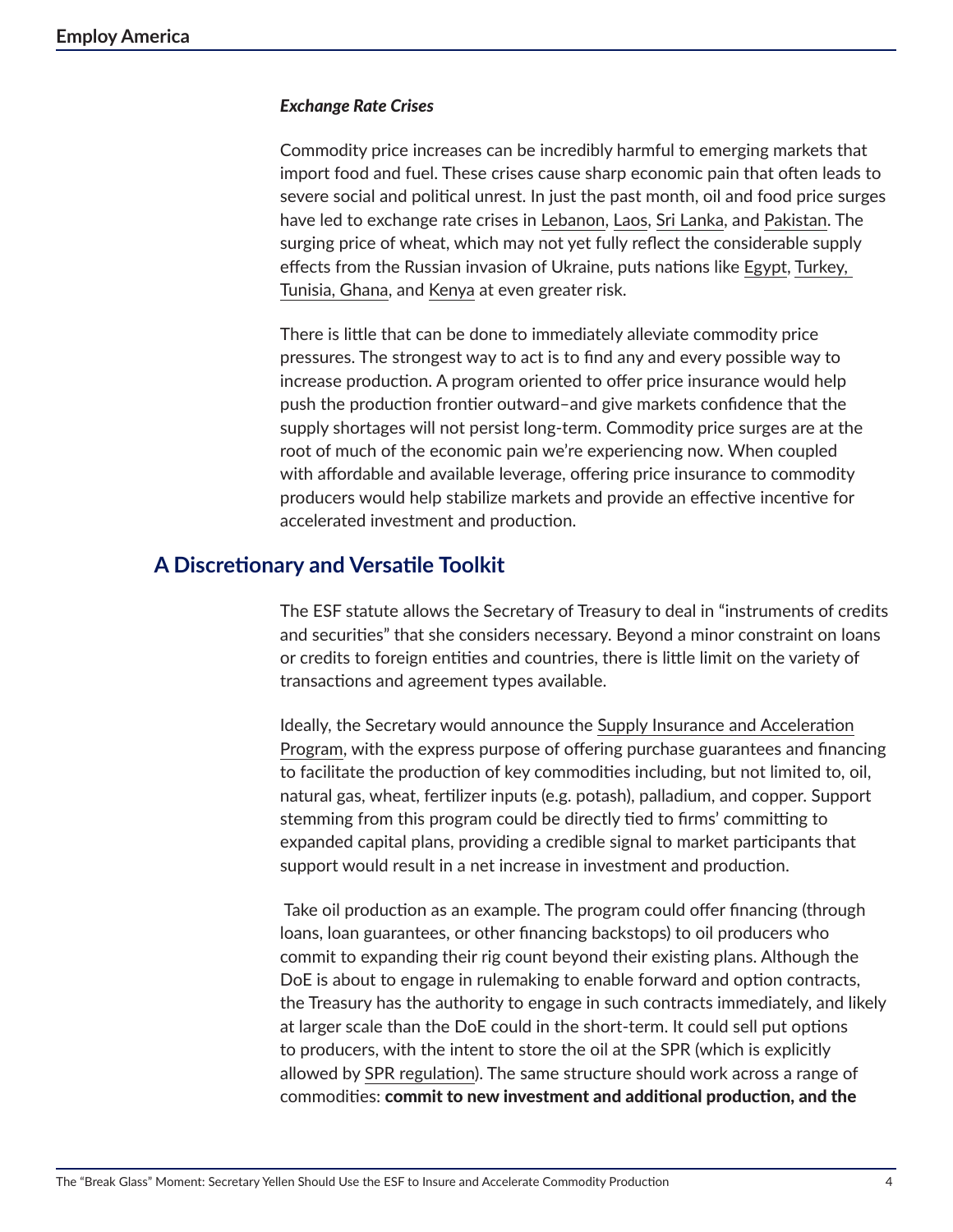#### program will guarantee a floor price and provide the leverage.

Domestic production should be prioritized, but the program can also enhance the potential to boost production outside the United States too, where geological considerations might be relatively attractive and exchange rate risks can be more effectively mitigated. Egypt is incredibly vulnerable at the moment because of its dependence on wheat imports (it was the largest importer of wheat in the world in 2020)—but it is also the fifth largest exporter of nitrogenous fertilizers. Price insurance for future production of fertilizers would offer certainty for at least some incoming hard currency—helping stabilize the foreign exchange reserves while alleviating a key global commodity challenge.

The program should also support commodity price stabilization through demand reduction and by increasing production of substitutes. Even as fossil fuels are a cyclical and geopolitically-sensitive commodity, so too are the inputs for their key substitutes. Where appropriate for addressing root causes of balance of payment crises, key commodities like copper, lithium, or other critical minerals may justify price and loan guarantees given that they too are vulnerable to the same "supercycle" dynamics that plague oil prices and investment.

Of course, there are risks and imperfections in the efficacy of such a facility. New bottlenecks will emerge, or could be hindered by lack of sufficient storage capacity. A complementary effort here should involve the development of storage and maintenance capacity for all commodities the Treasury might be contractually obligated to take delivery of—in the event that supply overshoots and prices fall sufficiently. But because many of the production contracts will be over a longer time horizon, the Administration has time to figure out that challenge so long as it seeks an appropriation from Congress expeditiously. Where possible, the facility could deploy resources to alleviate intermediate supply challenges like insufficient refining capacity. At least for this very moment, the Treasury can send a clear signal to markets and producers directly backed by considerable resources.

#### Deployment at The Necessary Scale

Today's challenges require a response large enough to make an impact. When the run on money market funds threatened the global response, Treasury responded by offering the entirety of the balance in the ESF, \$50 billion. The ESF is currently valued at \$221bn. Secretary Yellen should offer at least half of its asset balance to the commodity facility. The fund's ability to engage in creative security structures, and to issue loan guarantees, offer the ability to stretch that balance even further (for reference, in 2008, the \$50bn from the ESF was used to cover a \$3.5 trillion dollar money market fund industry).